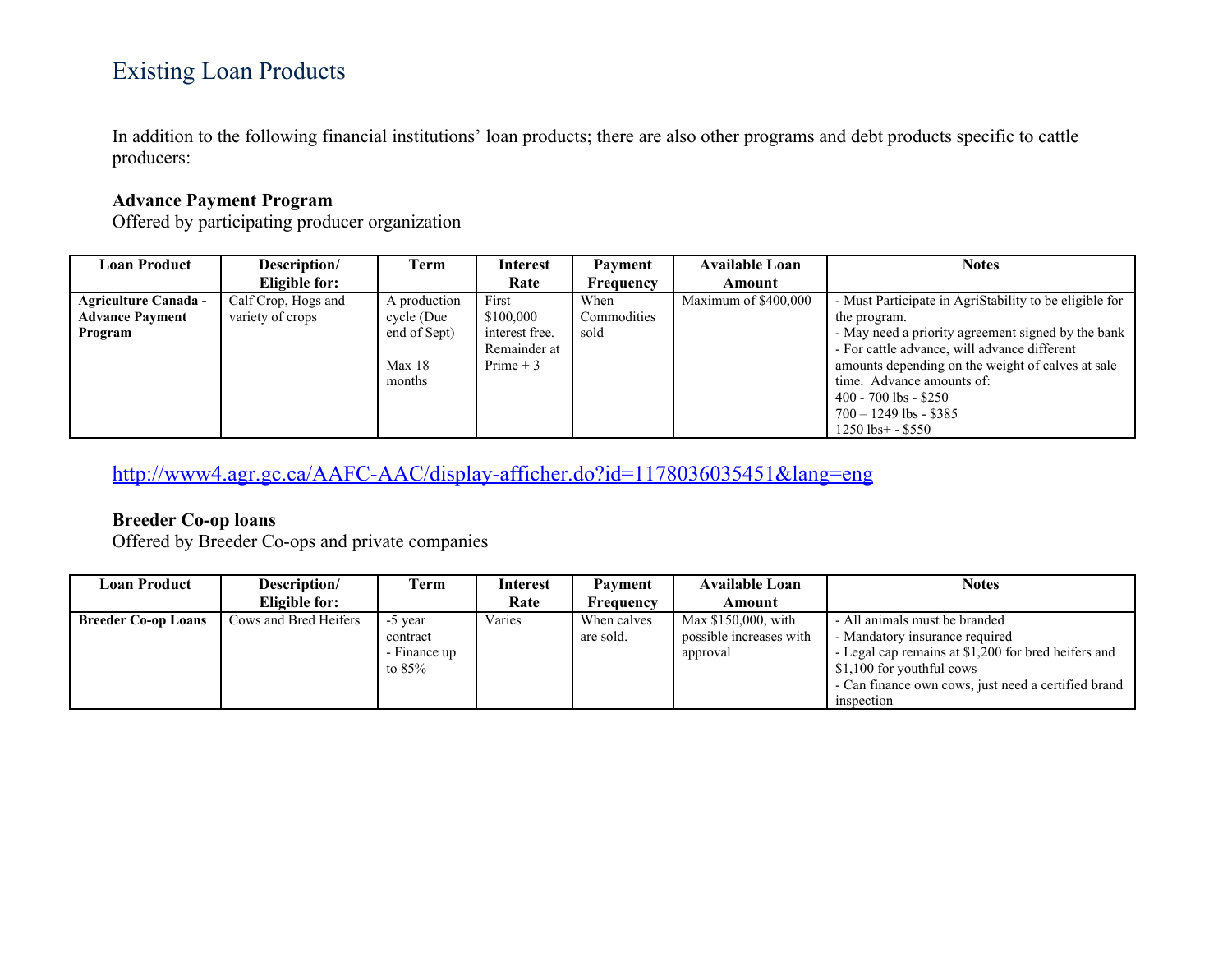The following summary of loan products for each institution is a summary of their agriculture specific loan products. This information was found on their company website. For more details on an institution's loan products, see the accompanying link under each summary table.

### **Loan Product Summaries**

#### **Royal Bank**

| <b>Loan Product</b>                                                              | Description/                                                                                                                | <b>Term</b>                                                 | <b>Interest</b>                                                                                 | Payment                                              | <b>Available Loan</b>                                                                                             | <b>Notes</b>                                                                                                                                                                                                           |
|----------------------------------------------------------------------------------|-----------------------------------------------------------------------------------------------------------------------------|-------------------------------------------------------------|-------------------------------------------------------------------------------------------------|------------------------------------------------------|-------------------------------------------------------------------------------------------------------------------|------------------------------------------------------------------------------------------------------------------------------------------------------------------------------------------------------------------------|
|                                                                                  | <b>Eligible for:</b>                                                                                                        |                                                             | Rate                                                                                            | <b>Frequency</b>                                     | Amount                                                                                                            |                                                                                                                                                                                                                        |
| <b>RoyFarm Multiple</b><br><b>Mortgage Loan</b><br>Option                        | Can finance: land,<br>equipment, buildings,<br>quota, debt restructuring,<br>amortization of purchases<br>over useful life. | customizable                                                | Variable and<br>fixed rates<br>available.                                                       | Monthly,<br>quarterly,<br>semi-annually,<br>annually | customizable                                                                                                      | - Eligible land, assets, debt restructure must be<br>designated agricultural.<br>- Application fees may apply.                                                                                                         |
| <b>Term Operating</b><br>Loan                                                    | Ideal for funding long-term<br>assets for business growth<br>(new/used capital assets,<br>dent restructure.                 | customizable                                                | Variable and<br>fixed rates<br>available.                                                       | Monthly<br>Payment<br>required                       | -Fixed rate $=$ \$25,000<br>minimum<br>-Variable rate = $$5,000$<br>minimum                                       | - Fixed Rate loan = eligible for $10\%$ prepayment<br>privilege at no charge.<br>- Variable Rate $\alpha$ = can be converted to fixed<br>rate if interest rates rise.<br>- Make up to 10% prepayments without penalty. |
| <b>Farm Improvement</b><br>and Marketing Co-<br>operatives Loans Act<br>(FIMCLA) | Government program to<br>finance farm improvements,<br>fund processing.<br>distribution and marketing<br>of farm products.  | 15 years for<br>land.<br>10 years for<br>other<br>purchases | - Prime $+1\%$<br>max on<br>variable<br>- Residential<br>Mortgage<br>$Rate+1\%$<br>max on fixed | Flexible<br>(monthly,<br>quarterly, etc.)            | -Up to 80% of asset<br>cost up to \$250,000 for<br>individual farmers.<br>-Farm owned co-op up<br>to \$3 million. | - Must be farming a farming activity on a full/part<br>time basis.<br>- Not a start-up loan.<br>- Government registration fee.<br>- asset trade-ins can be used for 20% down<br>payment.                               |
| <b>Power to Operate</b><br>(PTO) Fixed Rate<br><b>Term Loan</b>                  | For purchase of new or used<br>farm equipment, breeding<br>stock.                                                           | 1 to 5 years                                                | Fixed.                                                                                          | Weekly to<br>annually                                | Up to \$1,000,000                                                                                                 | - Make up to 10% prepayments without penalty.<br>- Life insurance coverage available.                                                                                                                                  |
| <b>Royal Business</b><br><b>Operating Line</b>                                   | Helps to supplement day-to-<br>day cash flow needs.                                                                         | unlimited                                                   |                                                                                                 | Monthly                                              | \$5,000 minimum                                                                                                   | - Monthly account fee of \$15.                                                                                                                                                                                         |
| <b>Visa Creditline for</b><br><b>Small Business</b>                              | Help pay for purchases and<br>manage expenses.                                                                              | unlimited                                                   | Prime $+1\%$<br>to $6\%$ .                                                                      | Monthly                                              | Up to \$50,000                                                                                                    | - Monthly account fee of \$15.<br>- redit card benefit options available.                                                                                                                                              |

[http://www.rbcroyalbank.com/RBC:SU@8R471JscAOLCOzPI/agriculture/finance\\_options.html](http://www.rbcroyalbank.com/RBC:SU@8R471JscAOLCOzPI/agriculture/finance_options.html)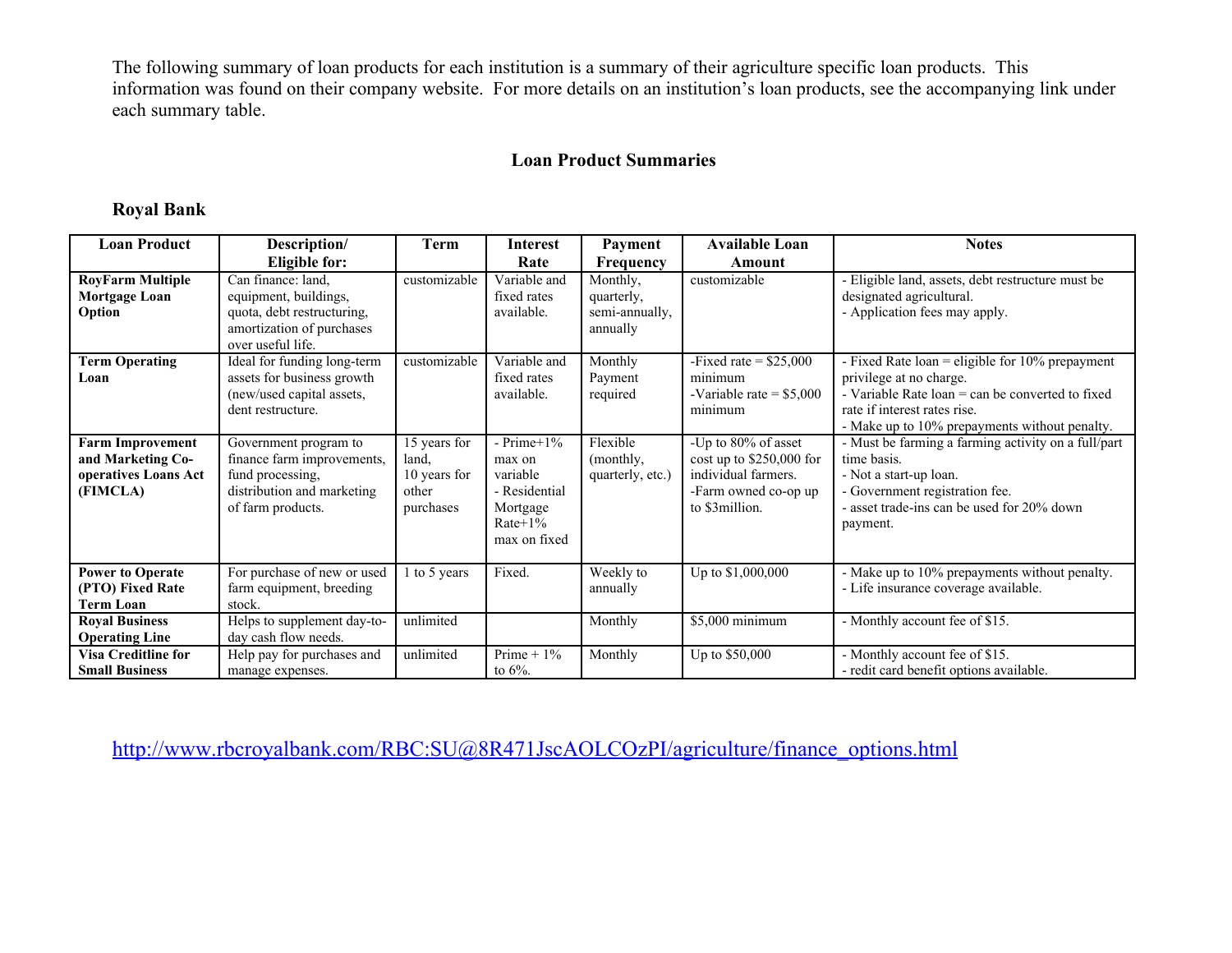## **TD Bank**

| <b>Loan Product</b>                                   | Description/                                                                                                                                                                                   | <b>Term</b>  | <b>Interest</b>                                                                                                                                                                                  | Payment                                               | <b>Available Loan</b> | <b>Notes</b>                                                                                                                                       |
|-------------------------------------------------------|------------------------------------------------------------------------------------------------------------------------------------------------------------------------------------------------|--------------|--------------------------------------------------------------------------------------------------------------------------------------------------------------------------------------------------|-------------------------------------------------------|-----------------------|----------------------------------------------------------------------------------------------------------------------------------------------------|
|                                                       | Eligible for:                                                                                                                                                                                  |              | Rate                                                                                                                                                                                             | <b>Frequency</b>                                      | amount                |                                                                                                                                                    |
| <b>Long Term Farm</b><br>Loan (Farm<br>Mortgage Loan) | Medium to long term loans<br>to finance capital assest of<br>improve economic viability<br>of an existing operation.<br>- farm land, equipment,<br>buildings, quota, capital<br>restructuring. | customizable | -Variable<br>and fixed<br>rates<br>available<br>compounded<br>semi-<br>annually.<br>-6 months to<br>$5$ years. 10<br>year term<br>available<br>upon request<br>but<br>restrictions<br>may apply. | Monthly,<br>quarterly,<br>semi-annually,<br>annually. | \$25,000 and up       | -10% prepayment permitted on fixed rate loans.<br>-Amortization periods up to 25 years available for<br>land purchases and 15 years for equipment. |
| <b>Agriculture</b><br><b>Operating Line</b>           | Allows producers to borrow<br>money when they need it at<br>competitive interest rates.<br>Can be used to finance farm<br>purchases and to deal with<br>seasonal fluctuation in cash<br>flow.  | customizable | Variable and<br>fixed rates<br>available.                                                                                                                                                        | Monthly,<br>quarterly,<br>semi-annually,<br>annually. | \$10,000 and up       | -Security will vary depending on loan amount and<br>risk level.<br>-Pay interest only on borrowed amount.                                          |
| <b>Interest Only Term</b><br>Loan                     | Finance equipment with<br>interest only loan. Producer<br>can make interest only<br>payments for up to 12<br>months.                                                                           | customizable | Variable and<br>fixed rates<br>available.                                                                                                                                                        | Monthly,<br>quarterly,<br>semi-annually,<br>annually. | \$10,000 to \$500,000 | Loan amortized over the estimated useful life of<br>equipment up to 10 years.                                                                      |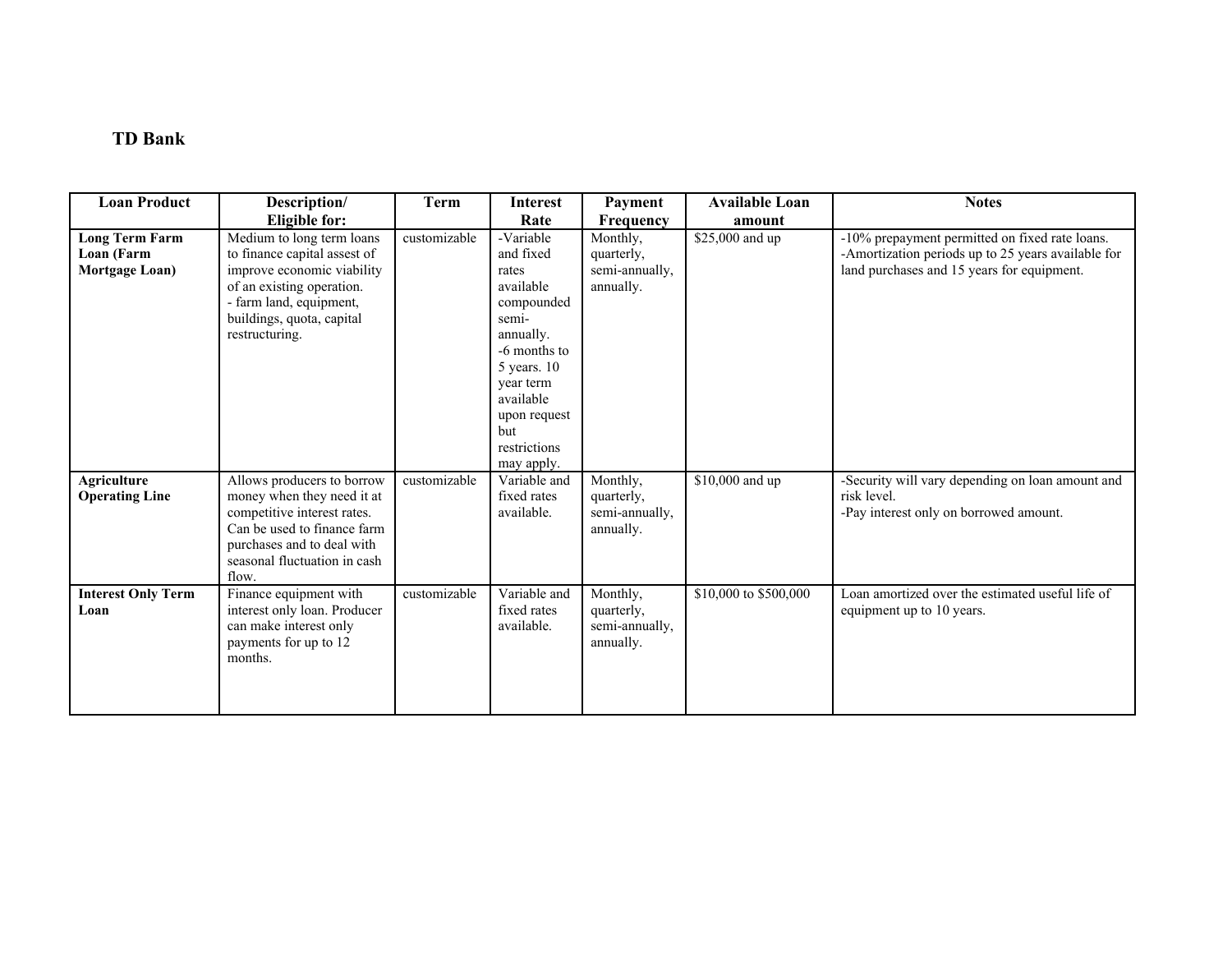| <b>Farm Improvement</b><br>Loan                          | Federal government<br>guaranteed loan program<br>for farm real estate,<br>livestock, equipment and<br>building purchase, crop<br>storage and debt<br>consolidation.                                          | customizable            | Variable and<br>fixed rates<br>available.                                                                                     | Monthly,<br>quarterly,<br>semi-annually,<br>annually. | -80% of purchase<br>price can be financed.<br>-Max \$250,000 per<br>individual farmer or<br>\$3,000,000 per farm<br>cooperative. | Asset financed used as security.                                                                                                                              |
|----------------------------------------------------------|--------------------------------------------------------------------------------------------------------------------------------------------------------------------------------------------------------------|-------------------------|-------------------------------------------------------------------------------------------------------------------------------|-------------------------------------------------------|----------------------------------------------------------------------------------------------------------------------------------|---------------------------------------------------------------------------------------------------------------------------------------------------------------|
| <b>Rural Property</b><br>Mortgage                        | Designed for individuals<br>wishing to purchase and/or<br>improve primary residence<br>greater than 5 acres on<br>agriculture zoned land.                                                                    | 6 months to 5<br>years. | -Variable<br>and fixed<br>rates<br>available<br>compounded<br>semi-<br>annually on<br>fixed rate.<br>-6 months to<br>5 years. | Bi-weekly and<br>monthly                              | \$75,000 and up                                                                                                                  | -Available to customers whose main income is<br>off-farm.<br>-10% prepayment permitted on fixe rate loans.<br>- Amortization periods up to 25 years available |
| <b>US Dollar</b><br>Agriculture<br><b>Operating Line</b> | Allows producers to borrow<br>money when they need it at<br>competitive interest rates.<br>Can be used to finance farm<br>purchases and to deal with<br>seasonal fluctuation in cash<br>flow in Us currency. | customizable            | Variable and<br>fixed rates<br>available.                                                                                     | Monthly,<br>quarterly,<br>semi-annually,<br>annually. | \$10,000 and up                                                                                                                  | Can be used with TD Farm Foreign Exchange<br>Services which helps mitigate currency risk when<br>buying/selling in US dollars.                                |
| Dairy Term Loan                                          | Allows dairy producers to<br>finance expansion or<br>acquisition of farmland,<br>buildings, acquire quota or<br>restructure debt.                                                                            | Up to 15<br>years.      | Variable and<br>fixed rates<br>offered in 6<br>month to 5<br>vears terms.                                                     | Monthly,<br>quarterly,<br>semi-annually,<br>annually. | \$25,000 and up                                                                                                                  | 10% prepayment is permitted annually on fixed<br>rate loans.                                                                                                  |

<http://www.tdcanadatrust.com/agriculture/index.jsp>(emailed Troy to confirm use of this link, Feb. 3, 2009)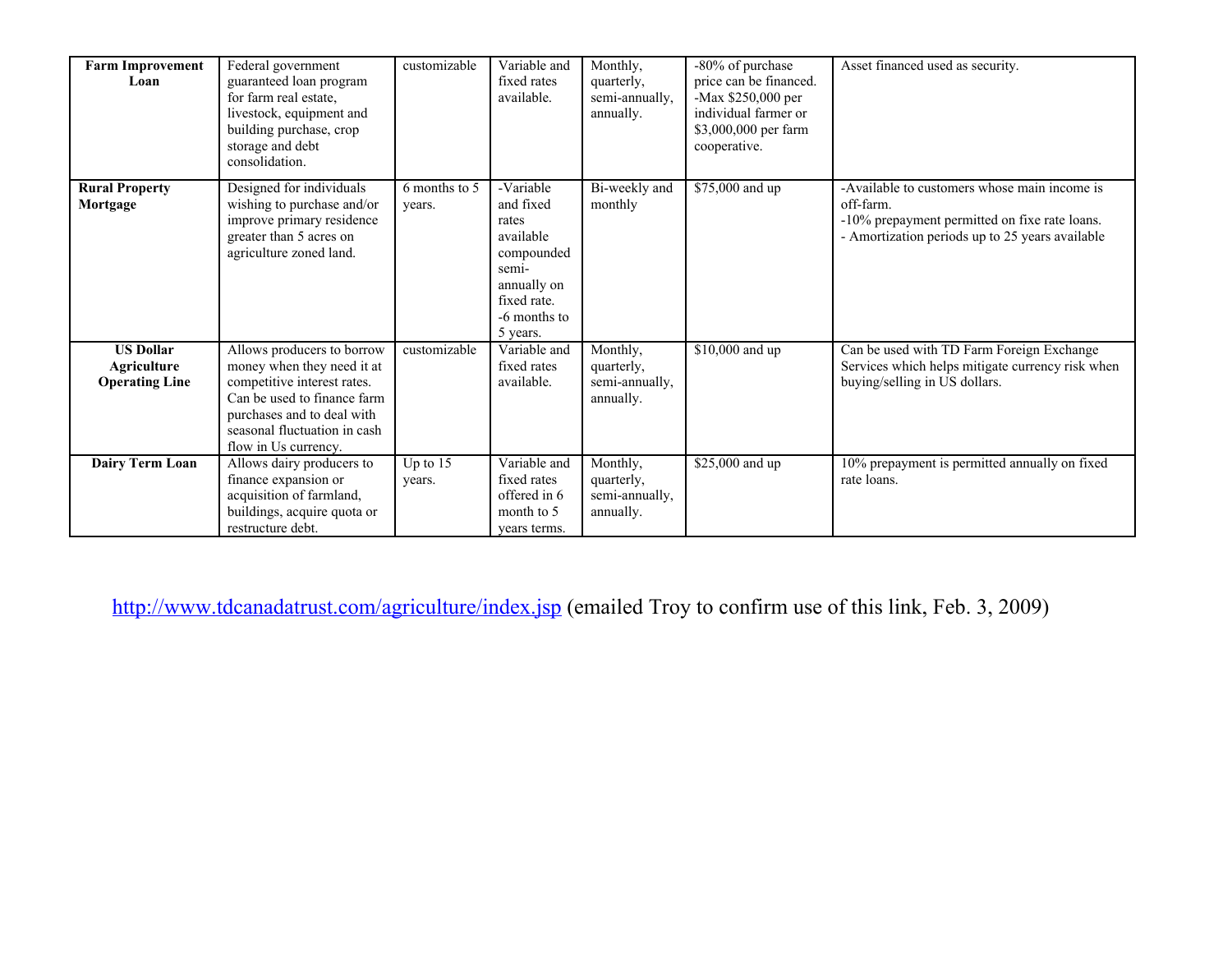## **CIBC**

| <b>Loan Product</b>                         | Description/                                                                                                                                                  | <b>Term</b>                                                                                  | <b>Interest</b>                                                                                                  | Payment                                                                                                    | <b>Available Loan</b> | <b>Notes</b>                                                                                                                                                                                                                                                                                                                                                                                                                                                        |
|---------------------------------------------|---------------------------------------------------------------------------------------------------------------------------------------------------------------|----------------------------------------------------------------------------------------------|------------------------------------------------------------------------------------------------------------------|------------------------------------------------------------------------------------------------------------|-----------------------|---------------------------------------------------------------------------------------------------------------------------------------------------------------------------------------------------------------------------------------------------------------------------------------------------------------------------------------------------------------------------------------------------------------------------------------------------------------------|
|                                             | <b>Eligible for:</b>                                                                                                                                          |                                                                                              | Rate                                                                                                             | <b>Frequency</b>                                                                                           | amount                |                                                                                                                                                                                                                                                                                                                                                                                                                                                                     |
| <b>CIBC Farm</b><br><b>Operating Loan</b>   | Help to cover day to day<br>farm expenses including,<br>cattle, seed, fertilizer and<br>feed purchases, machinery<br>and building repairs, rent<br>etc.       | customizable                                                                                 | Variable and<br>fixed rates<br>available.                                                                        | customizable                                                                                               | customizable          |                                                                                                                                                                                                                                                                                                                                                                                                                                                                     |
| <b>Farm Term Loan</b>                       | Helps to grow farm<br>business allowing for the<br>purchase of equipment,<br>machinery, farm building<br>improvements, quotas and<br>farm debt restructuring. | Maximum 10<br>years.                                                                         | -Variable or<br>fixed rate.<br>- Can fix<br>rates for 1 to<br>5 years<br>during term.                            | -Monthly,<br>quarterly,<br>semi-annually<br>or annually.<br>-Can be suited<br>to match farm<br>cash flows. | customizable          | -Variable Interest Rate Option: Pre-payments can<br>be made at any time without penalty.<br>-Fixed Interest Rate Option: Repayment can be<br>arranged as 'principal plus interest' or 'blended<br>principal and interest'.<br>-Unless blended, interest payments will be paid<br>monthly.                                                                                                                                                                           |
| <b>Farm Mortgage Loan</b>                   | Helps to purchase land and<br>buildings, complete<br>building renovations and<br>restructure farm loans.                                                      | $Up$ to 20 years                                                                             | -Variable or<br>fixed rate.<br>-Fixed rate<br>option from 1<br>to 10 years.<br>-Calculated<br>semi-<br>annually. | Monthly,<br>quarterly,<br>semi-annually<br>or annually.                                                    | Minimum \$25,000      | -Prepay option allowed at any time on a variable<br>rate.<br>-Prepay of up to 10% of the original principal<br>amount on a fixed rate loan on any anniversary<br>date.<br>-Variable Interest Rate Option: Pre-payments can<br>be made at any time without penalty.<br>-Fixed Interest Rate Option: Repayment can be<br>arranged as 'principal plus interest' or 'blended<br>principal and interest'.<br>-Unless blended, interest payments will be paid<br>monthly. |
| <b>CIBC Farm</b><br><b>Improvement Loan</b> | Can be used to finance<br>farm equipment and<br>building installation or<br>improvements, purchase<br>additional farmland,<br>breeding stock, etc.            | Maximum 15<br>vears for<br>farmland<br>purchase and<br>10 years for<br>other<br>purchases or | Variable and<br>fixed rates<br>available.                                                                        | customizable                                                                                               | Maximum \$250,000     | -Provided under federal governments Farm<br>Improvement and Marketing Cooperatives Loans<br>Act<br>-Variable Interest Rate Option: Pre-payments can<br>be made at any time without penalty.<br>-Fixed Interest Rate Option: Repayment can be<br>arranged as 'principal plus interest' or 'blended                                                                                                                                                                   |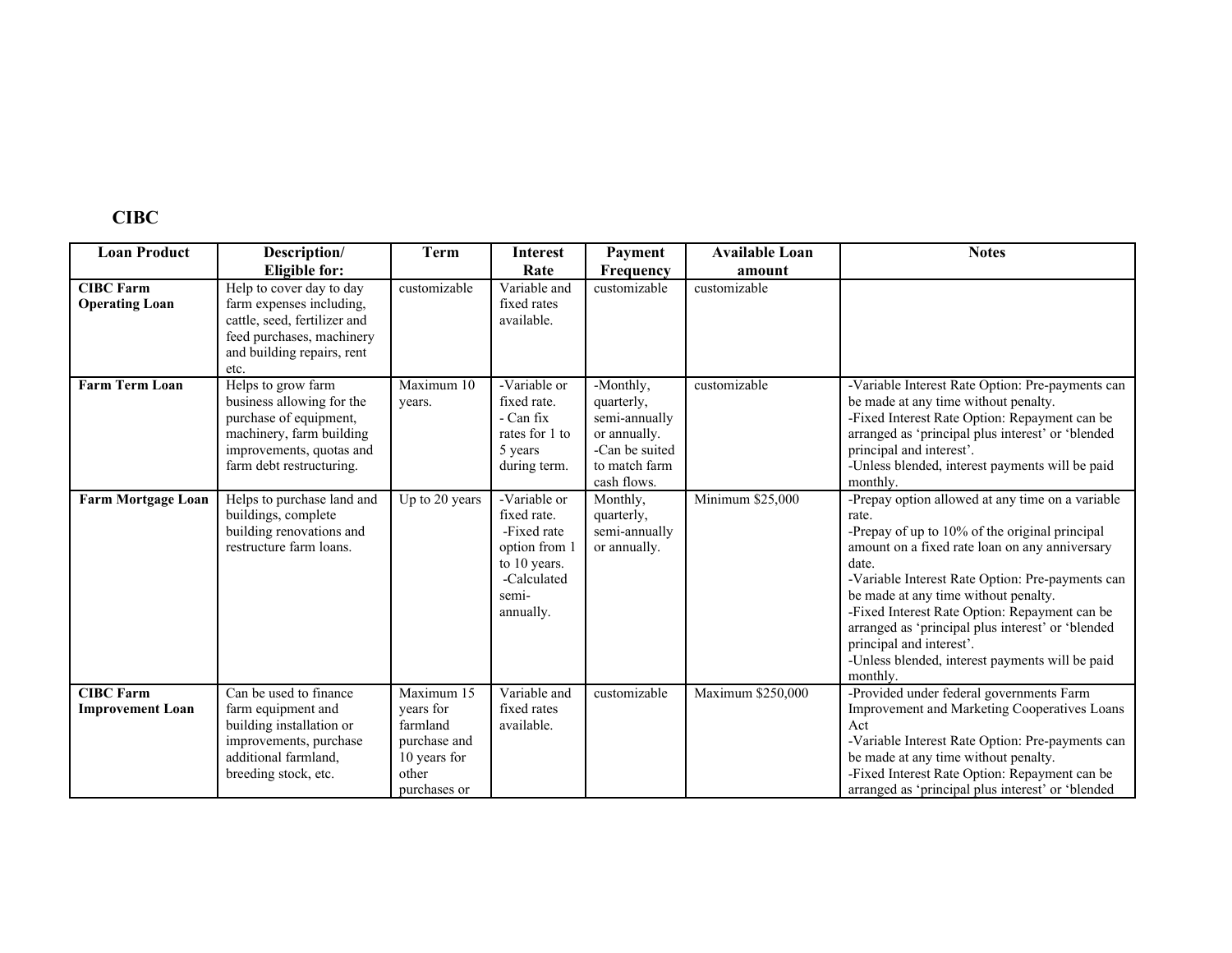| vements.<br>umprov. | brincipal and interest.                                             |
|---------------------|---------------------------------------------------------------------|
|                     | interest payments<br>will be paid<br>s blended.<br>Jnies<br>monthly |

# <http://www.cibc.com/ca/small-business/agriculture-services/farm-loan.html>

## **ATB Financial**

| <b>Loan Product</b>        | Description/                   | <b>Term</b>  | <b>Interest</b>          | Payment          | <b>Available Loan</b> | <b>Notes</b>                                 |
|----------------------------|--------------------------------|--------------|--------------------------|------------------|-----------------------|----------------------------------------------|
|                            | <b>Eligible for:</b>           |              | Rate                     | Frequency        | amount                |                                              |
| <b>Short and Medium</b>    | To assist operation with       | Life of the  | Variable and             | Monthly,         | customizable          | Available prepayment options.                |
| <b>Term Loans</b>          | purchases: breeding stock,     | asset up to  | fixed rates              | quarterly, semi- |                       |                                              |
|                            | machinery and equipment,       | 10 years     | available.               | annually or      |                       |                                              |
|                            | farmland, storage facilities.  |              |                          | annually.        |                       |                                              |
| <b>Long Term Loans</b>     | Eligible for building          | Life of the  | - Variable or            | Monthly,         | customizable          | Available prepayment options.                |
|                            | construction or                | asset up to  | Fixed.                   | quarterly, semi- |                       |                                              |
|                            | improvement, farmland and      | 25 years     | - Rate can be            | annually or      |                       |                                              |
|                            | other long term capital asset  |              | fixed up to              | annually.        |                       |                                              |
|                            | purchase.                      |              | 10 years.                |                  |                       |                                              |
| <b>Revolving Operating</b> | For any day-to-day             | customizable | Variable and             | Monthly,         | customizable          |                                              |
| Loan                       | purchases up to a              |              | fixed rates              | quarterly, semi- |                       |                                              |
|                            | preapproved maximum<br>amount. |              | available.               | annually or      |                       |                                              |
|                            |                                |              |                          | annually.        |                       |                                              |
|                            |                                |              |                          |                  |                       |                                              |
| <b>Specific Operating</b>  | Designated for purchase of     | 1 year       | Variable and             | Monthly,         | customizable          |                                              |
| Loan                       | a specific inventory.          |              | fixed rates              | quarterly, semi- |                       |                                              |
|                            |                                |              | available.               | annually or      |                       |                                              |
|                            |                                |              |                          | annually.        |                       |                                              |
| <b>Cost Cutter Crop</b>    | To purchases crop inputs       | Up to 18     | -Variable or             | Monthly,         | customizable          |                                              |
| <b>Input Loan</b>          | and repay loan when            | months       | Fixed.                   | quarterly, semi- |                       |                                              |
|                            | income from crops are          |              | - Based on 1             | annually or      |                       |                                              |
|                            | realized.                      |              | year term<br>with        | annually.        |                       |                                              |
|                            |                                |              |                          |                  |                       |                                              |
|                            |                                |              | payments<br>stretched to |                  |                       |                                              |
|                            |                                |              | 18 months.               |                  |                       |                                              |
| Government                 | Can be used to finance farm    | Amortization | Variable and             | Monthly,         | customizable          | Financing under the Alberta Farm Development |
| <b>Guaranteed Loans</b>    | equipment and building         | can be       | fixed rates              | quarterly, semi- |                       | Loan (ADFL) program.                         |
|                            | installation or                | extended up  | available.               | annually or      |                       |                                              |
|                            | improvements, purchase         | to 15 years. |                          | annually.        |                       |                                              |
|                            | additional farmland.           |              |                          |                  |                       |                                              |
|                            | breeding stock, etc.           |              |                          |                  |                       |                                              |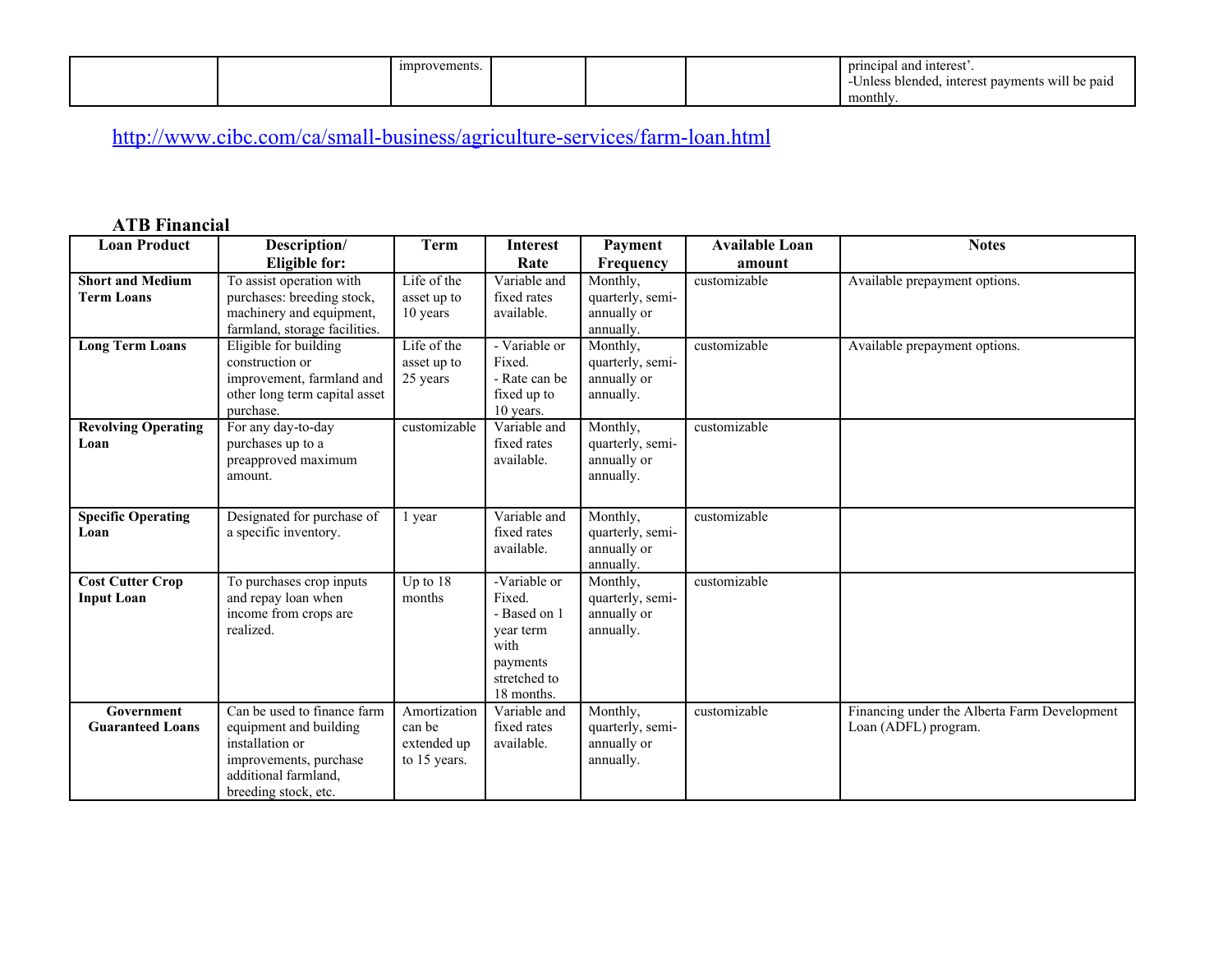| <b>Equity Agri-Plan</b><br>Loan | Flexible line of credit for<br>day-to-day purchases and<br>capital asset purchases. | customizable | Variable and<br>fixed rates<br>available. | Monthly,<br>quarterly, semi-<br>annually or<br>annually. | Preapproval up to \$1<br>million |                                                          |
|---------------------------------|-------------------------------------------------------------------------------------|--------------|-------------------------------------------|----------------------------------------------------------|----------------------------------|----------------------------------------------------------|
| 4-H Loan Program                | Support for 4-H members<br>by assisting with purchases<br>of marketable livestock.  | customizable | Rates as low<br>as prime.                 | Monthly,<br>quarterly, semi-<br>annually - ann.          | Up to $$5,000$                   | Co-signature of guardian or parent required.<br>No fees. |

# [http://www.atb.com/Dev/agriindustry/agri\\_index.asp](http://www.atb.com/Dev/agriindustry/agri_index.asp)

**Scotia Bank** 

| <b>Loan Product</b>                                | Description/                                                                                                                                                                                                                                                                      | Term         | <b>Interest</b>                                        | Payment                                              | <b>Available Loan</b>                                               | <b>Notes</b>                                                                                                                                   |
|----------------------------------------------------|-----------------------------------------------------------------------------------------------------------------------------------------------------------------------------------------------------------------------------------------------------------------------------------|--------------|--------------------------------------------------------|------------------------------------------------------|---------------------------------------------------------------------|------------------------------------------------------------------------------------------------------------------------------------------------|
|                                                    | Eligible for:                                                                                                                                                                                                                                                                     |              | Rate                                                   | <b>Frequency</b>                                     | amount                                                              |                                                                                                                                                |
| <b>Scotia Flex for</b><br>Agriculture              | The Scotia Flex for<br>Agriculture banking<br>program allows a producer<br>to customize farm credit<br>needs with multiple credit<br>products under one global<br>credit limit.                                                                                                   | customizable | Variable and<br>fixed rates<br>available.              | customizable                                         | Up to 80% if current<br>market value of real estate.                | Umbrella program that molds all available<br>Scotiabank loan products below into one<br>package with the potential to save money each<br>year. |
| <b>Scotia Farm Term</b><br>Loan                    | Purchase of new and used<br>assets including breeding<br>stock, machinery and<br>equipment, building repairs<br>and renovations.                                                                                                                                                  | customizable | Variable and<br>fixed rates<br>available.              | customizable                                         | customizable                                                        | Flexible repayment terms to accommodate or<br>improve cash flow.                                                                               |
| <b>Scotia Farm</b><br>Mortgage Loan                | Owning farm land can be a<br>big step towards financial<br>security and prosperity. A<br>mortgage loan provides<br>flexible long-term financing<br>for full and part-time<br>farmers to buy farmland,<br>make major capital<br>improvements, or to<br>restructure existing loans. | customizable | Variable or<br>fixed. Can fix<br>rates at any<br>time. | Payment terms<br>can match<br>seasonal cash<br>flow. | customizable                                                        | Prepayment privileges and options.                                                                                                             |
| Scotia Farm<br><b>Operating and Credit</b><br>Line | Gives resources to meet<br>operating credit needs.                                                                                                                                                                                                                                | customizable | Variable and<br>fixed rates<br>available.              | customizable                                         | Limits based on security<br>provided and operating<br>requirements. |                                                                                                                                                |
| <b>Farm Improvement</b><br>Loan                    | Flexible term financing for<br>machinery, equipment,<br>buildings, land.                                                                                                                                                                                                          | customizable | Variable and<br>fixed rates<br>available.              | Payment terms<br>can match<br>seasonal cash<br>flow. | customizable                                                        | No pre-payment penalties in variable rate<br>loans.                                                                                            |
| <b>Scotia Farm Legacy</b>                          | Targeted for farmers                                                                                                                                                                                                                                                              | customizable | Variable and                                           | customizable                                         | customizable                                                        | - Pre-payment privilege up to 15% of original                                                                                                  |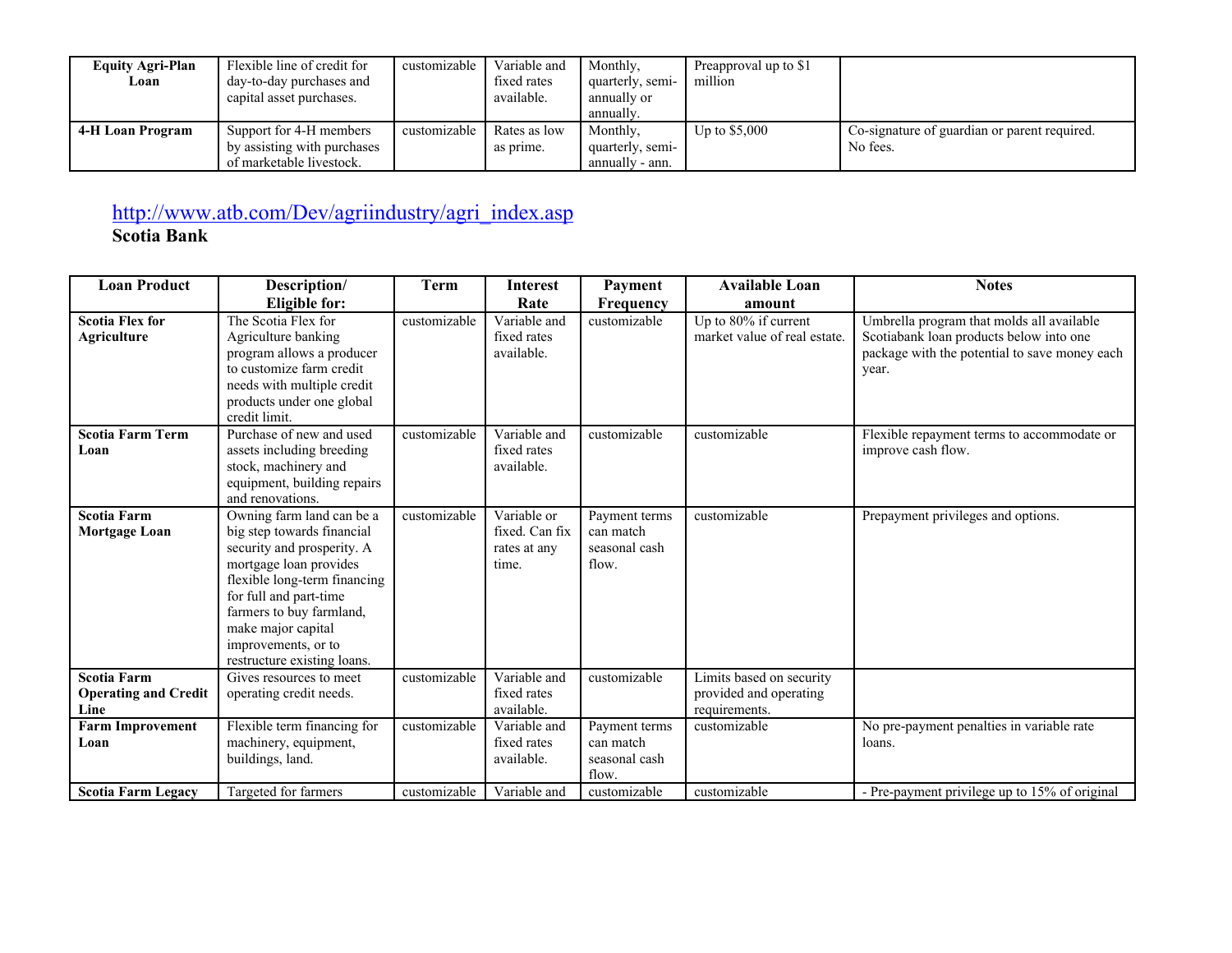| Mortgage | transferring farm operation | fixed rates |  | balance                                    |
|----------|-----------------------------|-------------|--|--------------------------------------------|
|          | to next generation.         | available.  |  | - Minimum 10% down payment.                |
|          |                             |             |  | - Interest only payments permitted up to 5 |
|          |                             |             |  | years.                                     |

[http://www.scotiabank.com/cda/content/0,1608,CID8181\\_LIDen,00.html](http://www.scotiabank.com/cda/content/0,1608,CID8181_LIDen,00.html)

### **Bank of Montreal**

| <b>Loan Product</b>     | Description/                                        | Term                | <b>Interest</b>           | Payment                         | <b>Available Loan</b> | <b>Notes</b>                    |
|-------------------------|-----------------------------------------------------|---------------------|---------------------------|---------------------------------|-----------------------|---------------------------------|
|                         | Eligible for:                                       |                     | Rate                      | Frequency                       | amount                |                                 |
| <b>Farm Mortgage</b>    | For farmland purchase or                            | Up to $25$          | Variable and              | Monthly,                        | customizable          | Pre-payment option up to 10%.   |
|                         | improving existing<br>operations, reorganizing      | years               | fixed rates<br>available. | quarterly, semi-<br>annually or |                       |                                 |
|                         | debt.                                               |                     |                           | annually.                       |                       |                                 |
| <b>Farm Improvement</b> | Farming assets that qualify                         | 15 years for        | Variable and              | Generally                       | customizable          | Government administration fees. |
| and Marketing Co-       | under this government                               | land,               | fixed rates               | made monthly                    |                       |                                 |
| operatives Loans Act    | program include                                     | 10 years for        | available.                | but can be                      |                       |                                 |
| (FIMCLA)                | implements, buildings,<br>additional land, breeding | other<br>purchases. |                           | extended to<br>yearly.          |                       |                                 |
|                         | livestock, repairs to                               |                     |                           |                                 |                       |                                 |
|                         | buildings and equipment,                            |                     |                           |                                 |                       |                                 |
|                         | land improvements, and                              |                     |                           |                                 |                       |                                 |
|                         | debt consolidation.                                 |                     |                           |                                 |                       |                                 |
| <b>Farm Equipment</b>   | Pre-approved line of credit                         | customizable        | Variable and              | customizable                    | customizable          |                                 |
| <b>Line of Credit</b>   | separate from general                               |                     | fixed rates               |                                 |                       |                                 |
|                         | operating line.                                     |                     | available.                |                                 |                       |                                 |
|                         |                                                     |                     |                           |                                 |                       |                                 |
|                         |                                                     |                     |                           |                                 |                       |                                 |
|                         |                                                     |                     |                           |                                 |                       |                                 |
|                         |                                                     |                     |                           |                                 |                       |                                 |

[http://www4.bmo.com/business/0,4344,35490\\_36079,00.html?WT.ac=1088\\_LP1e\\_FB](http://www4.bmo.com/business/0,4344,35490_36079,00.html?WT.ac=1088_LP1e_FB)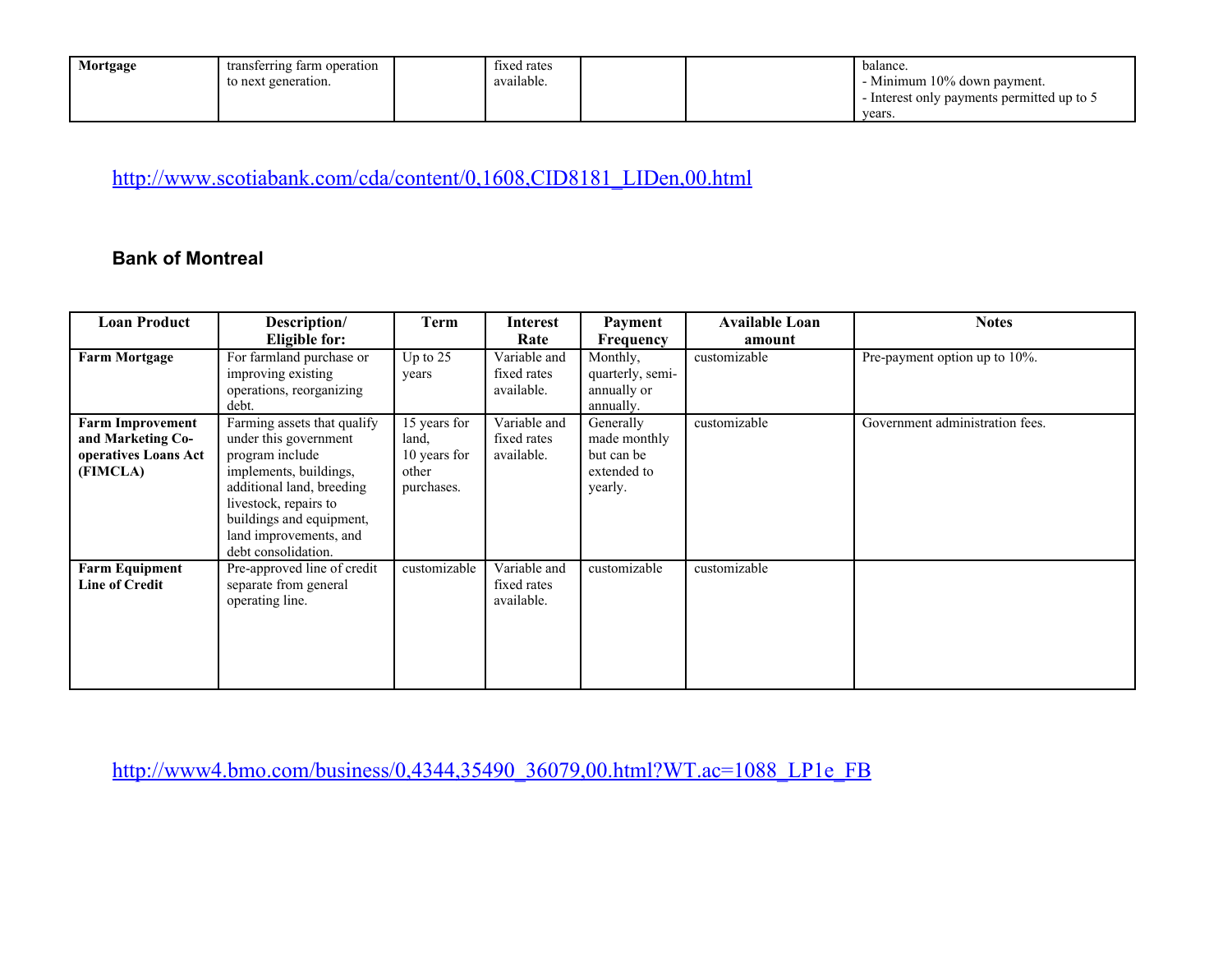# **AFSC**

| <b>Loan Product</b>      | Description/                  | <b>Term</b>  | <b>Interest</b> | Payment          | <b>Available Loan</b> | <b>Notes</b>                                  |
|--------------------------|-------------------------------|--------------|-----------------|------------------|-----------------------|-----------------------------------------------|
|                          | Eligible for:                 |              | Rate            | <b>Frequency</b> | amount                |                                               |
| <b>Alberta Farm Loan</b> | Primary agriculture           | Maximum      | Variable and    | customizable     | Up to \$2 million     | -Loans can be paid out at any time without    |
| Program                  | producers can use the loan    | 20 years.    | fixed rates     |                  |                       | penalty.                                      |
|                          | to purchase equipment,        |              | available.      |                  |                       | -Beginning Farmer Incentive (BFI): Interest   |
|                          | land, machinery, breeding     |              |                 |                  |                       | rate reduction of 1.5% for the first 5 years. |
|                          | livestock, production quota,  |              |                 |                  |                       | - Qualifying individuals are those with a net |
|                          | and shares in a farming       |              |                 |                  |                       | worth under \$500,000.                        |
|                          | company. Permanent            |              |                 |                  |                       |                                               |
|                          | improvements to land,         |              |                 |                  |                       |                                               |
|                          | complete repairs, and         |              |                 |                  |                       |                                               |
|                          | renovate or construct         |              |                 |                  |                       |                                               |
|                          | buildings, including          |              |                 |                  |                       |                                               |
|                          | livestock facilities, barns,  |              |                 |                  |                       |                                               |
|                          | and housing. Loans can also   |              |                 |                  |                       |                                               |
|                          | be used to assist with        |              |                 |                  |                       |                                               |
|                          | financial restructuring and   |              |                 |                  |                       |                                               |
|                          | restoring working capital.    |              |                 |                  |                       |                                               |
| <b>Alberta Disaster</b>  | Helps Alberta producers       | customizable | Fixed at 5%     | customizable     | Up to \$1 million     | -Eligible in situations where:                |
| <b>Assistance Loan</b>   | restore the working capital   |              | for up to $10$  |                  |                       | -Crop yields are less than 70% of normal,     |
| Program                  | needed to maintain their      |              | years.          |                  |                       | - Severe loss of revenues occur beyond        |
|                          | farming operations after an   |              |                 |                  |                       | normal commodity cycles, and                  |
|                          | agricultural disaster. Short- |              |                 |                  |                       | -A net margin decline beyond 30% of           |
|                          | term emergency response       |              |                 |                  |                       | established reference margin determined by    |
|                          | that covers all segments of   |              |                 |                  |                       | Agristability                                 |
|                          | the agriculture industry.     |              |                 |                  |                       | -Loans can be paid out at any time without    |
|                          |                               |              |                 |                  |                       | penalty                                       |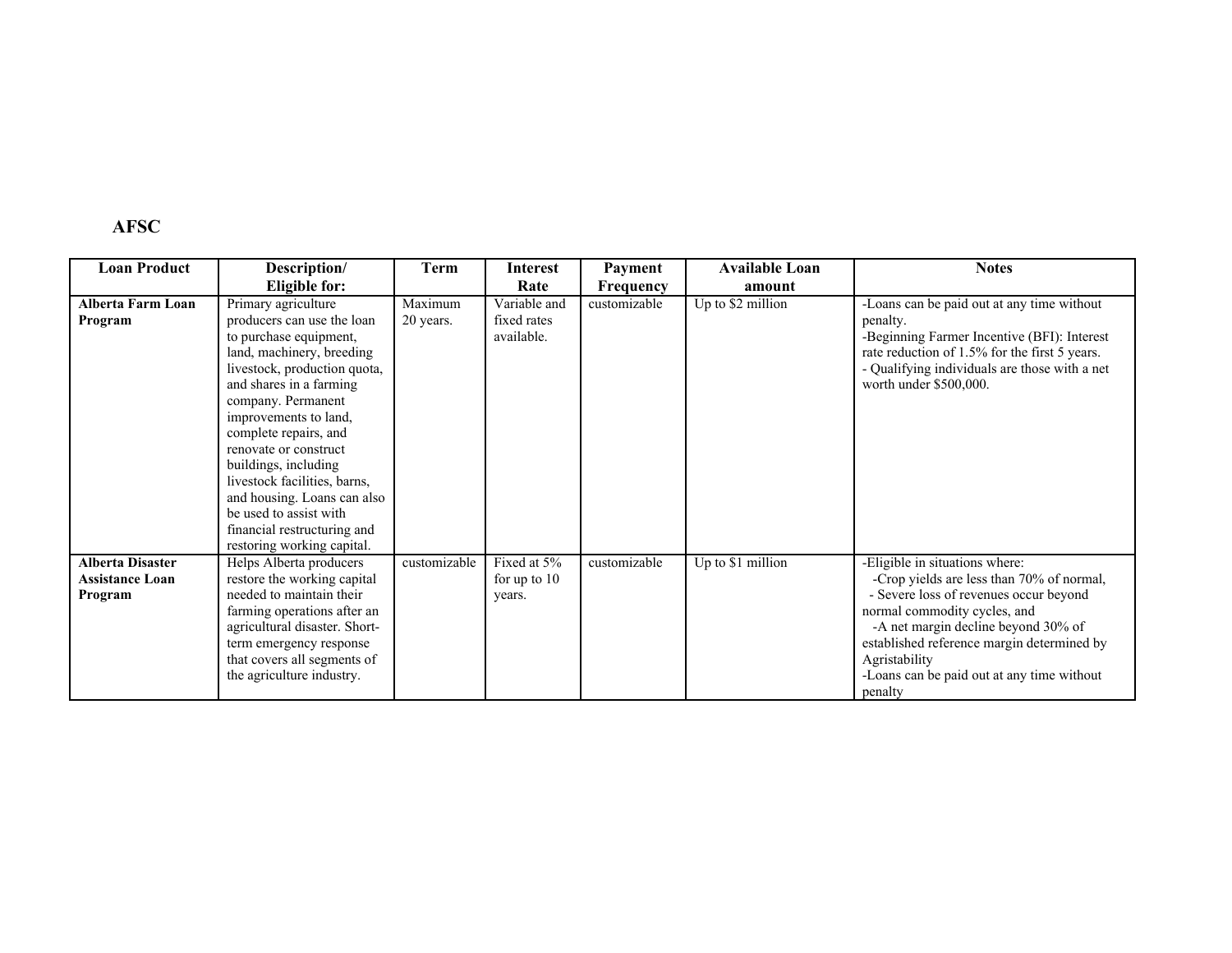| Value Added &<br><b>Agribusiness</b><br>Program (VAAP) | Loan can be used to start,<br>expand, purchase, or<br>upgrade facilities,<br>equipment, or other capital<br>assets. Covers working                                                      | Maximum<br>20 years. | Variable and<br>fixed rates<br>available. | customizable | Up to \$2 million | *Value $\text{Added}$ – Defined as an activity that<br>changes, alters or modifies a product that adds<br>value to the product through a business or<br>manufacturing process. Enterprises that are<br>retail or service industries are not considered |
|--------------------------------------------------------|-----------------------------------------------------------------------------------------------------------------------------------------------------------------------------------------|----------------------|-------------------------------------------|--------------|-------------------|--------------------------------------------------------------------------------------------------------------------------------------------------------------------------------------------------------------------------------------------------------|
|                                                        | capital expenditures,<br>including training costs to<br>support new or expanded<br>operations or products for<br>value added or agribusiness<br>enterprises and change of<br>ownership. |                      |                                           |              |                   | Value Added.<br>**Agribusiness – Defined as an enterprise<br>involved in an Agricultural Industry.                                                                                                                                                     |

# <http://www.afsc.ca/>

## **Farm Credit Canada**

| <b>Loan Product</b>             | Description/                                                                                                                                                                              | Term                                 | <b>Interest</b>                           | Payment                                           | <b>Available Loan</b> | <b>Notes</b>                                                                                                                                                                                                |
|---------------------------------|-------------------------------------------------------------------------------------------------------------------------------------------------------------------------------------------|--------------------------------------|-------------------------------------------|---------------------------------------------------|-----------------------|-------------------------------------------------------------------------------------------------------------------------------------------------------------------------------------------------------------|
|                                 | Eligible for:                                                                                                                                                                             |                                      | Rate                                      | <b>Frequency</b>                                  | amount                |                                                                                                                                                                                                             |
| 1-2-3 Grow Loan                 | A producer can make<br>interest only payments to<br>manage your cash flow<br>until a return on investment<br>is realized.                                                                 | Interest only<br>up to $5$<br>years. | Variable and<br>fixed rates<br>available. | Monthly,<br>quarterly,<br>semi-annual,<br>annual. | customizable          | Secured with real or personal property.                                                                                                                                                                     |
| <b>Accelerator Loan</b>         | For producers looking sell<br>and established producers<br>looking to expand.                                                                                                             | customizable                         | Variable and<br>fixed rates<br>available. | Monthly,<br>quarterly,<br>semi-annual,<br>annual. | customizable          | - Secured with real or personal property.<br>- Buyer may not need capital for down<br>payment.<br>- No risk to seller as FCC guarantees loan.                                                               |
| <b>Advancer Loan</b>            | A pre-approved, secured<br>loan that continually re-<br>advances funds as an<br>operation grows. Can be<br>used to purchase land,<br>buildings, livestock and<br>other personal property. | customizable                         | Open variable<br>rate.                    | Monthly,<br>quarterly,<br>semi-annual,<br>annual. | customizable          | - Principal payments made at producer<br>discretion.<br>- Secured with real property mortgage.<br>- Ability available to convert entire loan<br>balance, to a term loan with a fixed repayment<br>schedule. |
| <b>AdvancerPlus Loan</b>        | A pre-approved revolving<br>loan that provides money<br>for working capital.                                                                                                              | customizable                         | Open variable<br>rate.                    | Monthly,<br>quarterly,<br>semi-annual,<br>annual. | customizable          | - Interest only payments<br>- Secured by real estate, quota or a General<br>Security Agreement                                                                                                              |
| <b>Capacity Builder</b><br>Loan | A pre-approved loan that is<br>available for up to 18<br>months. Producer can take<br>out funds whenever they<br>are needed in time period.                                               | customizable                         | Variable rate.                            | Monthly,<br>quarterly,<br>semi-annual.<br>annual. | customizable          | - Secured with real or personal property.                                                                                                                                                                   |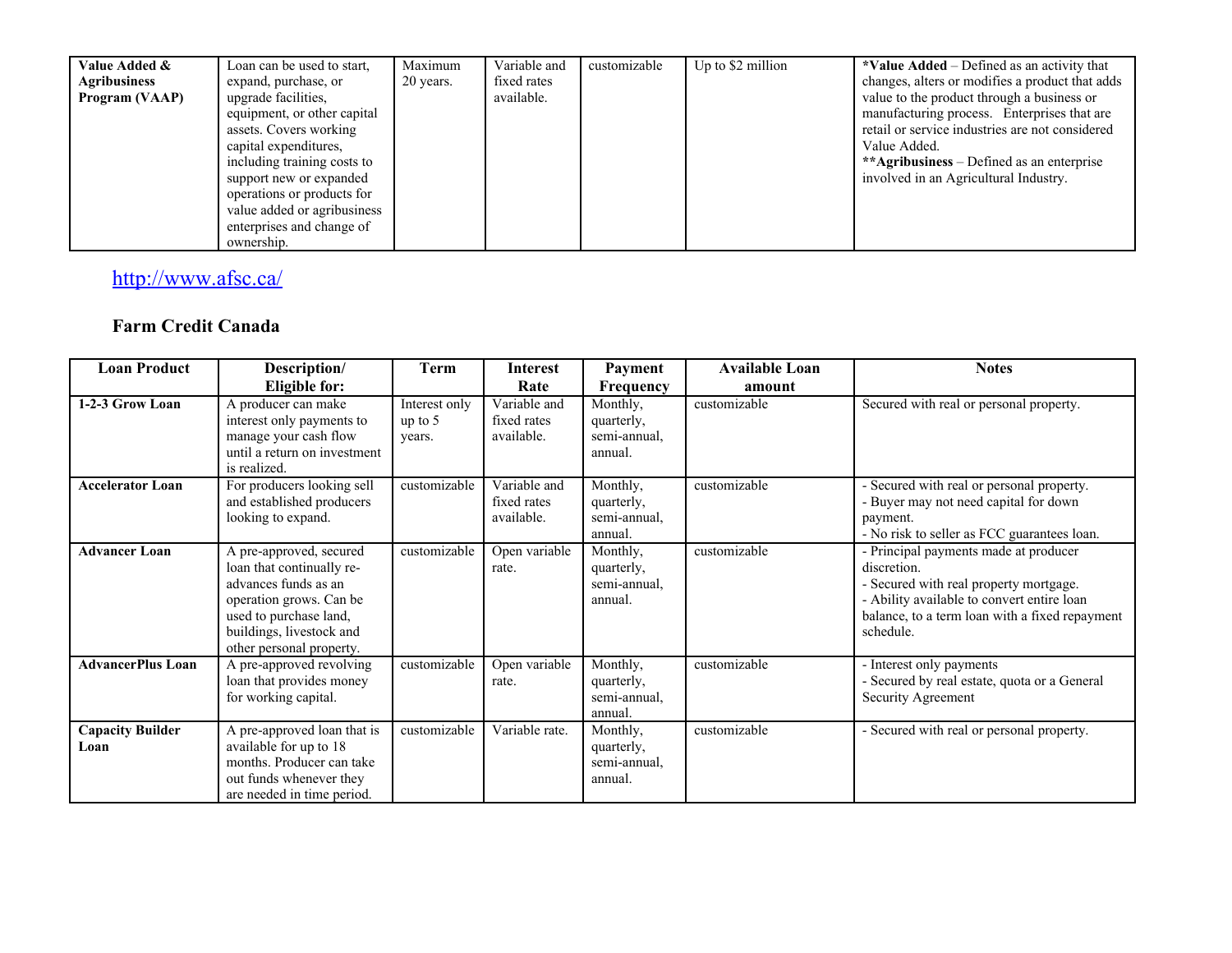| <b>Cash Flow Optimizer</b> | A producer can make                                     | customizable | Variable and    | Monthly,       | customizable   | - Only interest payments are required for life |
|----------------------------|---------------------------------------------------------|--------------|-----------------|----------------|----------------|------------------------------------------------|
| Loan                       | interest only payments and                              |              | fixed rates     | quarterly,     |                | of loan.                                       |
|                            | pay down principal at most                              |              | available.      | semi-annual,   |                |                                                |
|                            | convenient time. Can be                                 |              |                 | annual.        |                |                                                |
|                            | used to purchase land,                                  |              |                 |                |                |                                                |
|                            | buildings, livestock or other                           |              |                 |                |                |                                                |
|                            | personal property.                                      |              |                 |                |                |                                                |
| <b>Personal Property</b>   | Uses the purchase                                       | Up to $10$   | Variable and    | Monthly,       | customizable   | - Variable: prepay any amount at any time,     |
| Loan                       | (equipment, livestock,                                  | years.       | fixed rates     | quarterly,     |                | lock in rate at any time.                      |
|                            | quota) as security for the                              |              | available.      | semi-annual,   |                | - Fixed: get best fixed rate and reduce loan   |
|                            | loan.                                                   |              |                 | annual.        |                | risk.                                          |
| <b>Construction Loan</b>   | Provides financing for                                  | customizable | Variable rates. | Monthly,       | customizable   | - Principal payments required once             |
|                            | construction projects that                              |              |                 | quarterly,     |                | construction complete.                         |
|                            | will be complete within 18                              |              |                 | semi-annual,   |                | - Loan can be converted to an FCC fixed rate   |
|                            | months.                                                 |              |                 | annual.        |                | product at the end of construction.            |
| Enviro-Loan                | Pre-approved credit for                                 | customizable | Variable rates. | Monthly,       | customizable   | - Principal payments required once             |
|                            | financing any environment-                              |              |                 | quarterly,     |                | construction complete.                         |
|                            | related project or upgrade                              |              |                 | semi-annual,   |                | - Loan can be converted to an FCC fixed rate   |
|                            | such as methane digesters,                              |              |                 | annual.        |                | product at the end of construction.            |
|                            | manure storage handling                                 |              |                 |                |                | - Secured with real or personal property.      |
|                            | facilities or develop buffer<br>zones between crops and |              |                 |                |                |                                                |
|                            | waterways.                                              |              |                 |                |                |                                                |
| <b>First Step Loan</b>     | For young farmers with                                  | customizable | Variable and    | Monthly,       | Up to \$75,000 | - Secured with real or personal property being |
|                            | limited credit experience.                              |              | fixed rates     | quarterly,     |                | purchased.                                     |
|                            | With a business plan,                                   |              | available.      | semi-annual,   |                | - Down payment as low as 10%.                  |
|                            | young producer can                                      |              |                 | annual.        |                |                                                |
|                            | purchase first farm asset.                              |              |                 |                |                |                                                |
| <b>Mortgage Loans</b>      | Can be used to purchase                                 | customizable | Variable        | Monthly,       | customizable   | - Up to 10% prepayment privilege depending     |
|                            | land or construct additional                            |              | (Open/Closed)   | quarterly,     |                | on rate plan chosen.                           |
|                            | buildings.                                              |              | Fixed (Open/    | semi-annual,   |                | - Can register a mortgage amount greater than  |
|                            |                                                         |              | Closed)         | annual.        |                | purchase needs.                                |
| Flexi-Loan                 | Allows producer to deal                                 | customizable | Variable and    | Monthly,       | customizable   | - Each principal pause can last up to 12       |
|                            | with market realities and                               |              | fixed rates     | quarterly,     |                | months.                                        |
|                            | pause principal portion of                              |              | available.      | semi-annual,   |                | - A minimum of one year principal payments     |
|                            | payments.                                               |              |                 | annual.        |                | must be made before first pause.               |
|                            |                                                         |              |                 |                |                | - Secured with real or personal property.      |
| Payday Loan                | Can use employment                                      | customizable | Variable and    | Monthly        | customizable   | - Down payment as low as 10%.                  |
|                            | income history and good                                 |              | fixed rates     | payments that  |                | - Secured with real or personal property.      |
|                            | credit history to get a low                             |              | available.      | match off-farm |                |                                                |
|                            | down payment and fast                                   |              |                 | earnings.      |                |                                                |
|                            | approval.                                               |              |                 |                |                |                                                |
| <b>Performer Loan</b>      | A loan that rewards                                     | customizable | Variable and    | Monthly,       | customizable   | - Secured with real or personal property.      |
|                            | performance and goal                                    |              | fixed rates     | quarterly,     |                | - Goals based on specific business             |
|                            | achievement by lowering                                 |              | available.      | semi-annual,   |                | requirements.                                  |
|                            | interest rates.                                         |              |                 | annual.        |                |                                                |